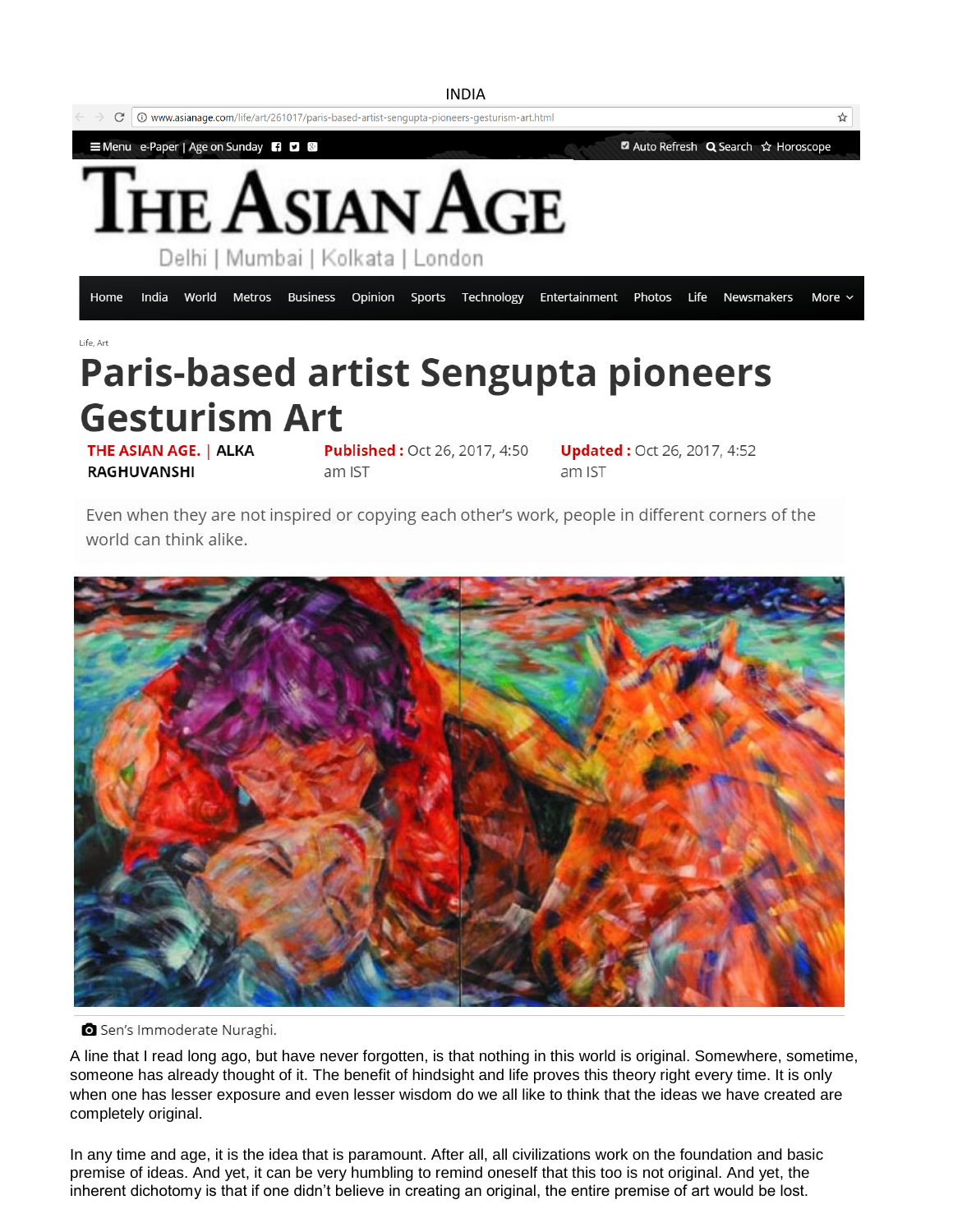

Taking this premise of nothing being original in the world is Indian-born, Parisbased artist Shombit Sengupta, who finds most Indian art derivative. In many ways I agree with him — one has to just take a walk through the art galleries and museums of Europe to trace the connections. Sometimes it makes me angry, but at others, vastly amused.

But, having said that, a recent experience of seeing a Bahraini artist's work resembling a very senior Indian artist's work, made me wonder if it is not part of a larger yug connection. Even when they are not inspired or copying each other's work, people in different corners of the world can think alike. A lot of ancient world art points in this direction.

## Prosperity

Shombit calls himself a producer of art

inspired by French aesthetics and Indian colours. He calls his style Gesturism Art, which comprises of paintings and "desordre" installations. According to Shombit, "Consistency of the physical art form can become a recognised ideology. Then other artists can follow the same ideology with different skill of art execution. Then it can become a movement. Gesturism is spontaneity of imagination, surrounded with human gestures from birth to death."

In the scrambled-installation model Desordre, the artist paints his theme in different canvases and presents it to viewers in scrambled form. Viewers can then move each canvas 360° in the frame to find the original theme the artist created. It also allows collectors to place the canvases on the frame any way they want to. The placement of each canvas can even be changed regularly to see the painting in different forms.

He believes that the intrinsic value addition of fine arts in a country's economy cannot be compared with any other industry. The Indian art form practiced today has been influenced by the British since 1860. The Modernism movement introduced many fresh concepts in the world of art. All of a sudden, many artists started following the Expressionism style, sometimes Surrealism, sometimes Cubism, and sometimes with a mixture of what was happening in Western Europe. All the schools of art from Impressionism to Expressionism, Cubism, Dadaism, Surrealism, Abstract to Minimalism to Neo-Expressionism are embedded in his mind's eye, from technique to ideology. These Western schools of art have naturally influenced Indian artists who paint in the Western style. The young generations of contemporary Indian artists is more powerful, thought driven and have good originality. Influence is very important. Most of the famous artist got influenced by their previous masters. As Picasso said, without Paul Cezanne's influence he could not have created cubism in 1911." Shombit's painting philosophy in Gesturism is "don't think, push the act and let imagination take over." Gesturism is the artist's revolt against digital virtual art done through computer software.